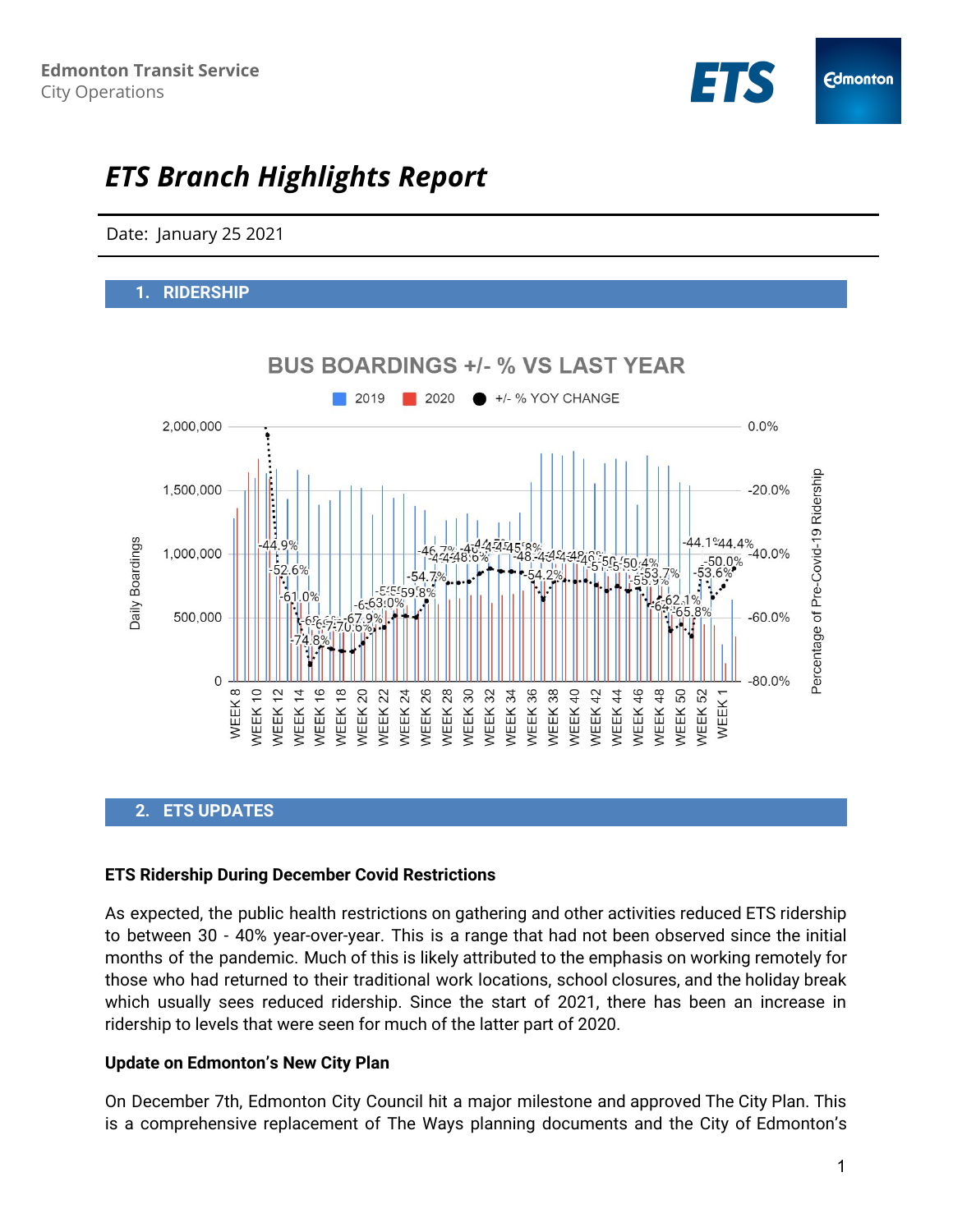new strategic direction. Thousands of Edmontonians participated in the development of this plan. This plan builds upon the vision of **[ConnectEdmonton](https://www.edmonton.ca/city_government/city_vision_and_strategic_plan/connectedmonton.aspx)**.

Many of The City Plan's principles and priorities are already being actualized through initiatives such as the bus network redesign and the regional transit commission. Additional information can be found at **[edmonton.ca/thecityplan](http://www.edmonton.ca/thecityplan)**.

# **City of Edmonton Budget Updates**

In early December, Edmonton City Council passed operating and capital budgets. Council voted on a 2021 budget that included a 0% tax levy increase. This was achieved through a number of financial strategies, including an Operating Budget Reduction exercise.

For ETS, there are a number of items that impact operations including a freeze of the planned cash fare increase until after May 1. ETS' other non-cash fare products will increase February 1, in alignment with a schedule adopted by Edmonton City Council in late 2019. A proposed reduction in ETS service hours was reinstated by City Council in the budget. Also, they approved precursor bus service related to Valley Line Southeast that will be in place following the launch of the new Bus Network Redesign on April 25.

## **Outbreaker Solutions' Push-Plates and new Antimicrobial Seats for LRT**

ETS is collaborating with Outbreaker Solutions, a local biotechnology company, to pilot innovative germ-killing push-plates that are being installed on entrance and exit swing doors at some transit centres and LRT stations. Push-plate installations will be phased in and began last week at Bay/Enterprise Square LRT Station. The push-plates will further enhance safety on transit for passengers and staff. The push-plates are flat, made of highly compressed salt and are safe to touch. They look and feel just like a ceramic tile. The push-plates can be used to manually push open a door.

The push-plates are effective in killing the majority of germs, including viruses, bacteria and fungi in just a few seconds, due to the salt crystals piercing the membrane walls of the germs, effectively neutralizing them.

Based on results from the push-plates at Bay/Enterprise Square LRT Station, along with citizen feedback, it is anticipated that push-plates will be installed at nine other transit facilities over the next month. This pilot project will last six months, at no cost to taxpayers.

In addition to the many COVID-19 safety enhancements already implemented on transit, new antimicrobial seats will be installed on nearly two thirds of the LRT fleet from late-January until March. These seats have an antimicrobial additive in the plastic that can reduce up to 99.9 percent of microbes within two hours. This additive is a one-time application incorporated into the plastic and is not a coating. It will not need to be replaced and should last the entire life of the seat. ETS is considering using this additive for any further seat replacement on buses and LRT.

## **A Special Christmas for a Fan of Public Transit**

Ending the year on a high note, a team made up of ETS and Fleet and Facility staff went above and beyond to make the past Christmas Eve a bit more special for a boy with autism who has a deep appreciation for public transit. After noticing a Facebook post from someone looking for some